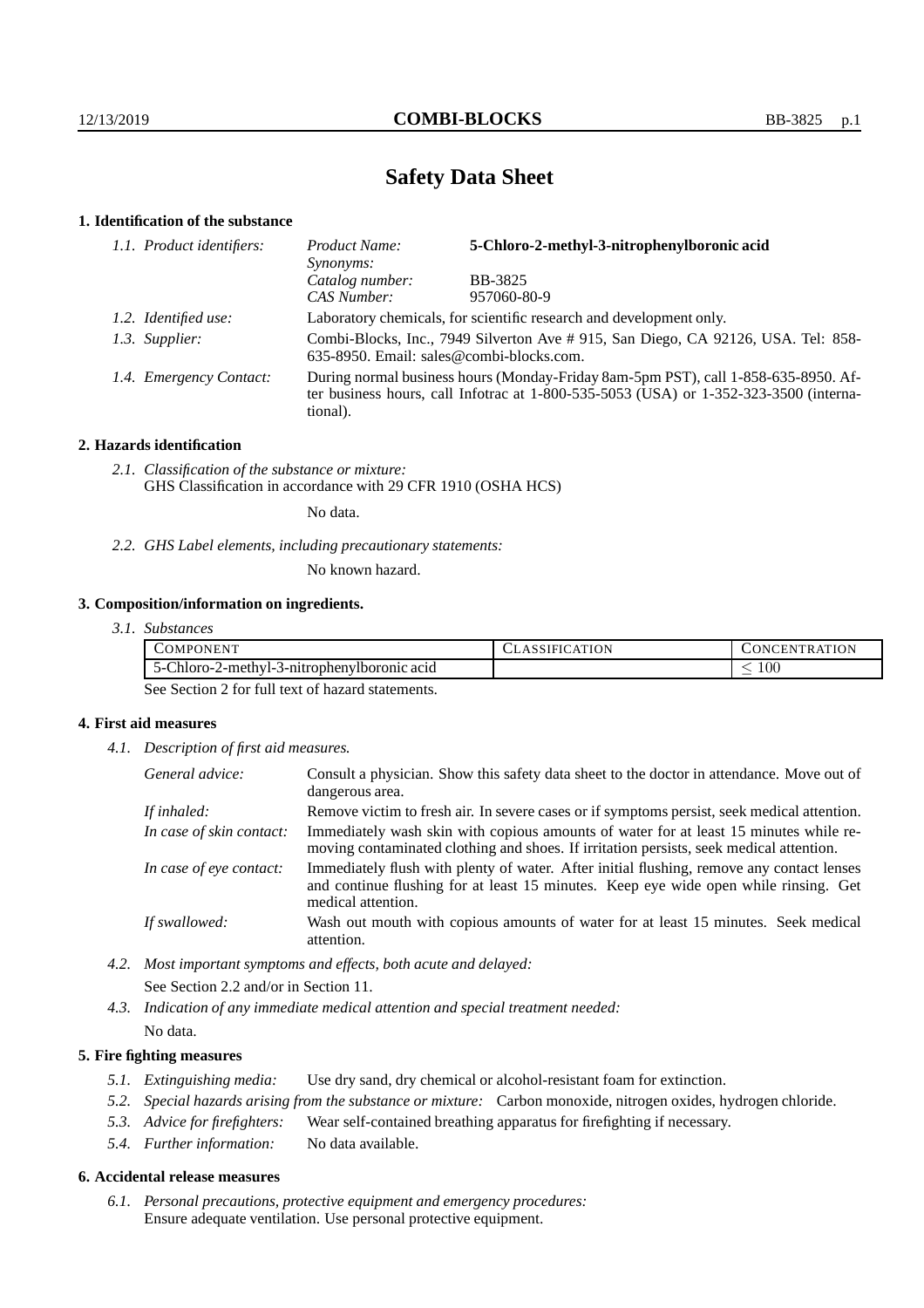|                                                           | 6.2. Environmental precautions:                                                                               |                                                                                                                                                                                                                                                                                                                        |  |  |
|-----------------------------------------------------------|---------------------------------------------------------------------------------------------------------------|------------------------------------------------------------------------------------------------------------------------------------------------------------------------------------------------------------------------------------------------------------------------------------------------------------------------|--|--|
|                                                           | Should not be released into the environment. See Section 12 for additional ecological information.            |                                                                                                                                                                                                                                                                                                                        |  |  |
|                                                           |                                                                                                               | 6.3. Methods and materials for containment and cleaning up:                                                                                                                                                                                                                                                            |  |  |
|                                                           | Sweep up or vacuum up spillage and collect in suitable container for disposal.                                |                                                                                                                                                                                                                                                                                                                        |  |  |
|                                                           | 6.4. Reference to other sections:                                                                             |                                                                                                                                                                                                                                                                                                                        |  |  |
| Refer to protective measures listed in Sections 8 and 13. |                                                                                                               |                                                                                                                                                                                                                                                                                                                        |  |  |
|                                                           | 7. Handling and storage                                                                                       |                                                                                                                                                                                                                                                                                                                        |  |  |
|                                                           |                                                                                                               | 7.1. Precautions for safe handling: Avoid contact with skin and eyes. Avoid inhalation of vapour or mist. Keep away<br>from sources of ignition - No smoking. Take measures to prevent the build up of electro-<br>static charge. For precautions see section 2.2.                                                     |  |  |
|                                                           |                                                                                                               | 7.2. Conditions for safe storage, including any incompatibilities: Keep container tightly closed in a dry and well-ventilated<br>place. Containers which are opened must be carefully resealed and kept upright to prevent<br>leakage.                                                                                 |  |  |
|                                                           | 7.3. Specific end use(s):                                                                                     | Laboratory chemicals, for scientific research and development only.                                                                                                                                                                                                                                                    |  |  |
|                                                           | 8. Exposure Controls / Personal protection                                                                    |                                                                                                                                                                                                                                                                                                                        |  |  |
|                                                           | 8.1. Control parameters:                                                                                      |                                                                                                                                                                                                                                                                                                                        |  |  |
|                                                           | Components with workplace control parameters: Contains no substances with occupational exposure limit values. |                                                                                                                                                                                                                                                                                                                        |  |  |
|                                                           | 8.2. Exposure controls:                                                                                       |                                                                                                                                                                                                                                                                                                                        |  |  |
|                                                           |                                                                                                               | Appropriate engineering controls: Ensure that eyewash stations and safety showers are close to the workstation<br>location. Ensure adequate ventilation, especially in confined areas.                                                                                                                                 |  |  |
|                                                           | Personal protective equipment:                                                                                |                                                                                                                                                                                                                                                                                                                        |  |  |
|                                                           | Eye/face protection:                                                                                          | Wear appropriate protective eyeglasses or chemical safety goggles as described by OSHA's<br>eye and face protection regulations in 29 CFR 1910.133 or European Standard EN166.                                                                                                                                         |  |  |
|                                                           | Skin protection:                                                                                              | Handle with gloves. Gloves must be inspected prior to use. Use proper glove removal<br>technique (without touching glove's outer surface) to avoid skin contact with this product.<br>Dispose of contaminated gloves after use in accordance with applicable laws and good<br>laboratory practices. Wash and dry hands |  |  |
|                                                           | <b>Body Protection:</b>                                                                                       | Complete suit protecting against chemicals, Flame retardant antistatic protective clothing.,<br>The type of protective equipment must be selected according to the concentration and<br>amount of the dangerous substance at the specific workplace.                                                                   |  |  |
|                                                           | Respiratory protection:                                                                                       |                                                                                                                                                                                                                                                                                                                        |  |  |

Control of environmental exposure: Prevent further leakage or spillage if safe to do so. Do not let product enter drains.

# **9. Physical and chemical properties**

*9.1. Information on basic physical and chemical properties*

| (a)                | Appearance:                                   | Solid          |
|--------------------|-----------------------------------------------|----------------|
| (b)                | Odour:                                        | No data        |
| (c)                | Odour Threshold:                              | No data        |
| (d)                | pH:                                           | No data        |
| (e)                | Melting point/freezing point:                 | $110 - 120$ °C |
| (f)                | Initial boiling point and boiling range:      | No data        |
| (g)                | Flash point:                                  | No data        |
| (h)                | Evaporatoin rate:                             | No data        |
| (i)                | Flammability (solid, gas):                    | No data        |
| (j)                | Upper/lower flammability or explosive limits: | No data        |
| (k)                | Vapour pressure:                              | No data        |
| (1)                | Vapour density:                               | No data        |
| (m)                | Relative density:                             | No data        |
| (n)                | Water solubility:                             | No data        |
| $\left( 0 \right)$ | Partition coefficient: n-octanol/water:       | No data        |
| (p)                | Auto-ignition:                                | No data        |
| (q)                | Decomposition temperature:                    | No data        |
| (r)                | Viscosity:                                    | No data        |
| (s)                | Explosive properties:                         | No data        |
| (t)                | Oxidizing properties:                         | No data        |